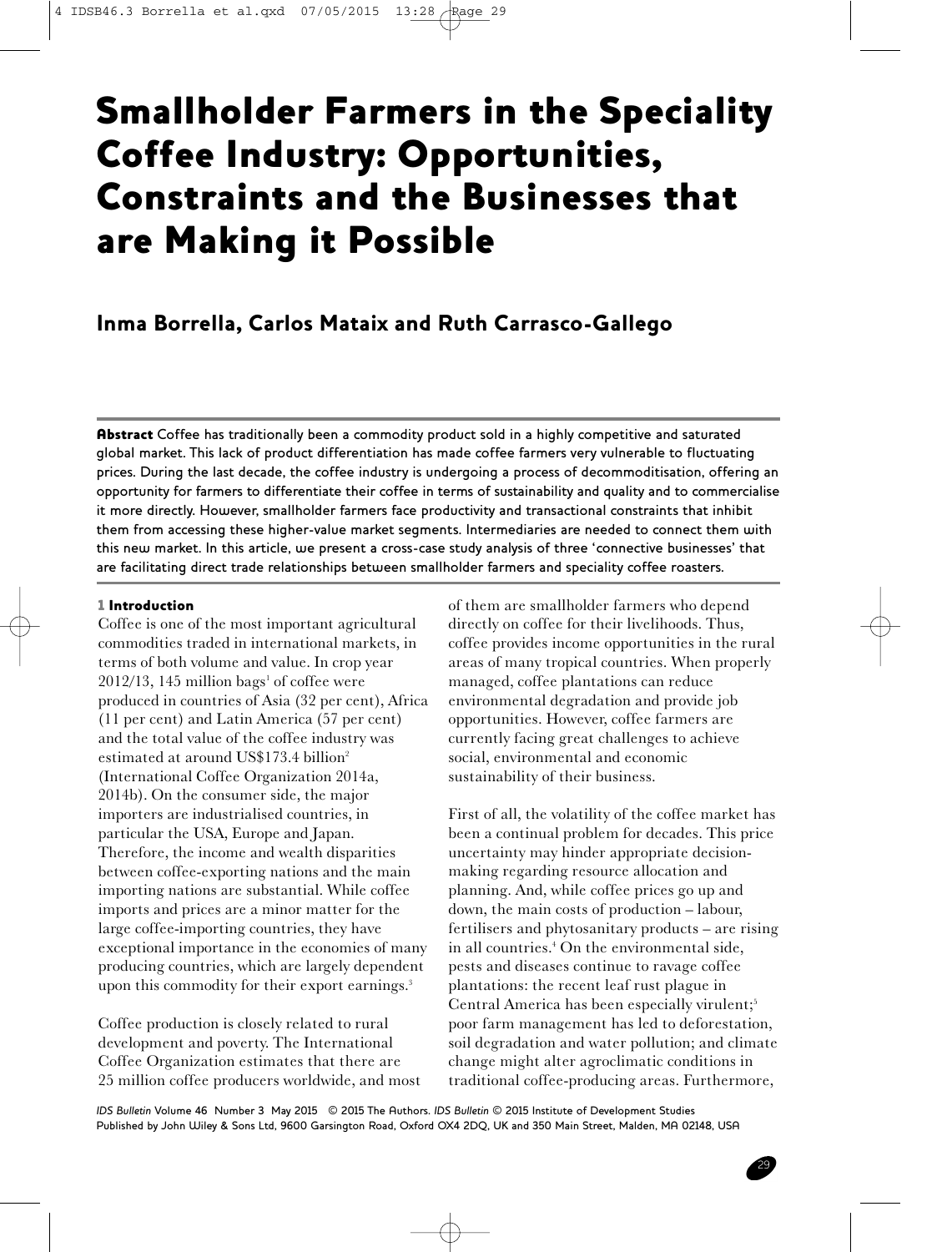#### **Figure 1 Global coffee supply chain**



Source Authors' own.

access to commercial information, credit and diversification opportunities are often beyond reach for smallholder farmers, undermining their ability to recover from economic and environmental shocks.

Development actors in coffee-producing countries – sometimes in collaboration with governments – have tried to alleviate the difficulties encountered by smallholder coffee farmers in making their business flourish. Their goal is usually to improve development outcomes in coffee-producing areas, such as attenuating rural poverty and vulnerability, sustaining rural population livelihoods and reducing migration to urban areas, and improving the environmental sustainability of delicate ecosystems. However, these public efforts need to be combined with consistent purchasing policies and practices of coffee-buying companies, who have determined the course of the industry since its liberalisation in 1990.

To reduce the poverty and vulnerability of coffee smallholders, it is necessary to pay coffee prices that cover costs of production and living costs and to facilitate farmers' access to resources – mainly credit, market information and agricultural inputs. The coffee industry has proven to be a highly lucrative one; however, it is characterised by an uneven distribution of value and risk among the actors involved. Coffee supply chains are buyer-driven commodity chains in which the lead firms – importers and roasters – govern the chain in a hands-off way, maintain the opacity and capture most of the gains. Therefore, to improve smallholders' opportunities, it is necessary to challenge the way coffee supply chains are governed.

Nowadays, with the global production of coffee reaching its saturation point and consumption

continuously growing,<sup>6</sup> some coffee-buying companies are changing their way of doing business to differentiate their products in an increasingly saturated market. In order to ensure a sustainable, stable and varied supply of coffee in the long term and satisfy consumers' demand for sustainable coffee, they are applying two different – though complementary – strategies: sustainability certifications (hands-off governance) and direct trade (hands-on governance). The way sustainability certifications work as governance mechanisms and their impacts on coffee producers have been the subject of study of countless reports and articles. However, direct trade is a relatively new approach popularised by the speciality coffee industry. It is based on building direct and transparent relationships among coffee roasters and producers. Direct trade has barely been addressed in the academic literature; we thereby set out to close this gap.

The need for greater coordination and control in high-quality coffee supply chains, the concerns about the social and environmental challenges faced by farmers, and the willingness to discover rare types of beans in remote coffee-producing areas, have driven speciality coffee roasters to approach the source of coffee and develop closer relationships with farmers. This new way of trading coffee in which roasters and farmers know each other, communicate directly, close deals and seek for long-term relationships is called 'direct trade'. This approach is essentially different from that of the mainstream coffee trade, in which roasters buy coffee from an importer and rarely have any contact with suppliers in the producing country.

When coffee farmers are able to connect with the end market in a more direct and transparent

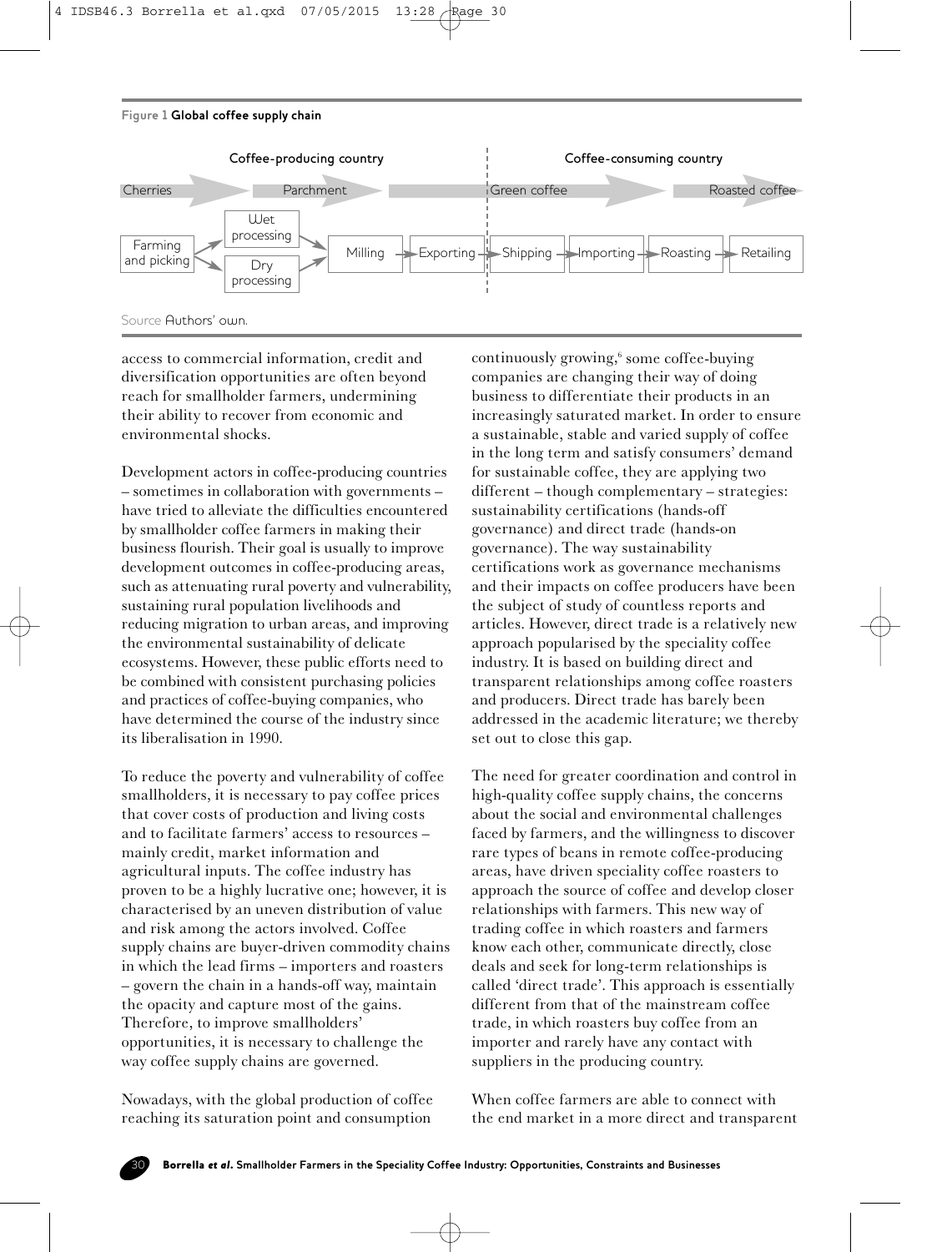#### **Figure 2 The coffee supply funnel**



Source Authors' own (inspired by Gereffi and Lee 2012).

way, new opportunities arise. It allows them to better understand market requirements, adapt their products to the clients' needs and achieve a competitive advantage by offering a differentiated product. But selling to roasters in a direct way is very difficult for vulnerable smallholders in developing countries.

This article presents a cross-case analysis of three 'connective businesses', expert trading businesses that work in the speciality coffee industry segment facilitating direct trade connections between roasters and smallholder farmers. The authors first carried out secondary research work on coffee connective business, which was enriched and contrasted later on with two weeks of fieldwork in East Africa (July 2013) compiling primary information about these businesses and their suppliers. Primary data collection included the following methods: direct observation of connective businesses' work in the office and in the field, informal conversations with staff, visits to smallholder farms and coffee-processing facilities, and semi-structured interviews with their CEOs and coffee-purchasing managers.

The remainder of the article is organised as follows. In Section 2, we introduce the mainstream global supply chain of coffee and explain two trends that are bringing this product out of the commodity status, namely, differentiation by sustainability and by quality. The new speciality coffee industry requires a different approach to supply chain relationships, such as direct trade, that opens up a space for new actors in the coffee trade outlook. Those new actors, the so-called connective businesses

are introduced in Section 3, where we also develop the three case studies that result from the research presented in this article. The crossanalysis of the case studies enabled us to obtain some initial insights, developed in Section 4, on how connective businesses are creating shared value with low-income coffee producers. Finally, the conclusions of this study are summarised in Section 5.

# 2 Decommoditising coffee: from a soft commodity to a speciality product

Coffee is a soft commodity<sup>7</sup> like tobacco, cotton, sugar, rubber, tea and cocoa. These agrocommodities remain the main strand linking the world's rural poor with global product markets (Gibbon 2001).

In the mainstream, commodity coffee supply chains (Figure 1) are buyer-driven chains (Ponte 2002a) in which most of the power remains in the hands of large coffee roasters that control a huge market share. Almost 45 per cent of green coffee imports is purchased by the five largest roasters: Philip Morris, Nestlé, Sara Lee, Procter & Gamble and Tchibo (Panhuysen and van Reenen 2012). These roasters tend to rely on multinational commodity-trading companies – such as Volcafé, Neumann and ECOM – for their supply of green coffee. Coffee is imported in bulk, bought and processed by roasters, and sold by retailers.

As depicted in Figure 2, roasters have maintained a dominant position through the effective management of asymmetry of information on quality. Roasters buy green coffee from traders with complete quality information, and after roasting and blending it, they sell it under a brand name. Little or no information about quality and origin is disclosed to the end consumer. Therefore, coffee is differentiated by brand, not by its intrinsic attributes. In these mainstream coffee chains, roasters, traders and retailers are the actors capturing most of the value, while little of it remains in the producing country.

However, the coffee market outlook is changing and coffee is not such a homogeneous product any more. During the last decades, some segments of the coffee sector have suffered a process of decommoditisation (Fitter and Kaplinsky 2001) due to several factors: an increasing sensitivity towards sustainability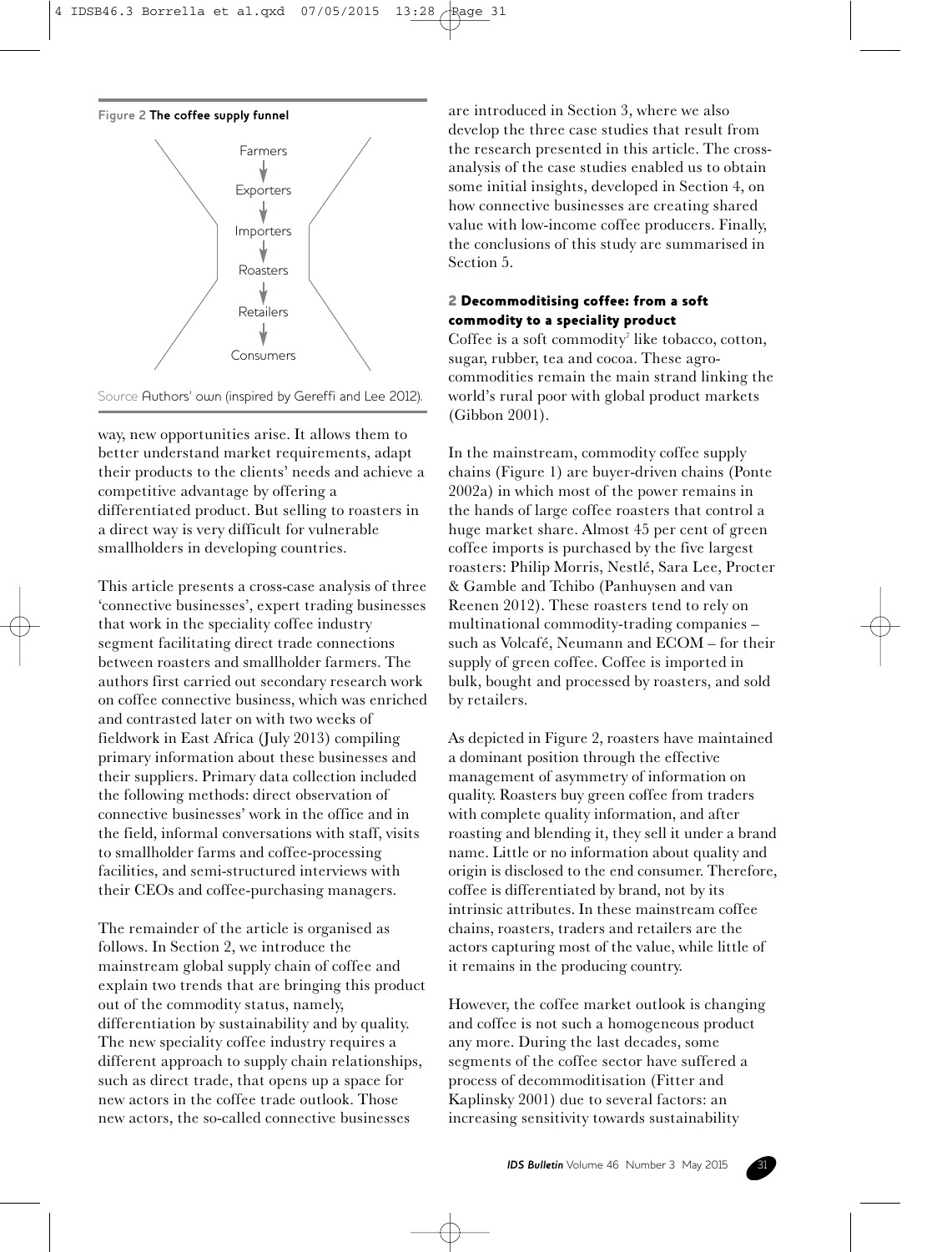#### **Figure 3 Phases of the coffee industry (regarding quality)**

|      | First wave                                            | Second wave                                                     | Third wave                                                             |
|------|-------------------------------------------------------|-----------------------------------------------------------------|------------------------------------------------------------------------|
| 1930 | Bulk production and mass<br>consumption of coffee     | 1960<br>The speciality coffee segment<br>emerges                | 1990<br>present<br>Coffee becomes an artisinal<br>product              |
|      | Large food corporations control<br>the coffee market. | Coffee is differentiated by<br>quality                          | Coffee is differentiated by origin,<br>taste, roast, brewing method    |
|      |                                                       | American coffee roasters Peet's<br>and Starbucks lead this wave | A new generation of local micro-<br>roasters popularise 'direct trade' |
|      |                                                       |                                                                 |                                                                        |

#### Source Authors' own.

issues, a greater awareness among consumers about the challenges faced by coffee producers, a growth of demand for quality coffee from specific origins, and the creation of new ways of commercialising coffee (capsules, ready-to-drink, speciality coffee shop chains). Therefore, the main decommoditisation trends in the coffee industry are driven by sustainability and quality demands.

Consumers' sensitivity about sustainability issues related to coffee production has been growing during the last decades, fostered by the Fair Trade movement (Kilian *et al*. 2006; Mckone-Sweet 2004). This demand for sustainable coffee has led to the creation of certifications meant to connect producers and consumers through a label that represents both fairer trade conditions and a more sustainable production. However, while these certifications are useful for differentiating a product in the end market as a 'credence good' (Reardon *et al*. 2001), they do not essentially challenge the way supply chains work. Certified coffee supply chains can be governed in a hands-off way by roasters, who just need to specify which kind of coffee and certification they want to buy and acquire it from traders. Certifications' sustainability requirements only apply at the farm level, and the cost of implementing and maintaining the certification is usually borne by the producers themselves, marginalising the poorest farmers<sup>8</sup> who lack the knowledge and resources to gain the certification. Besides, there is currently a large gap between certified coffee volumes available and actually purchased (Potts *et al*. 2014).

Aside from sustainability, the other attribute that is bringing coffee out of commodity status is quality (Ponte 2002b). Speciality coffee refers both to whole bean sales and to coffee beverages sold in coffee bars and cafes. The range includes higher quality coffees, both single origin and blends, unconventional coffees such as flavoured coffees and coffees with an unusual background or story behind them. Speciality coffee is estimated to represent around 10 per cent of world consumption and it is the fastest growing segment in mature coffee markets (International Trade Centre 2011).

The coffee industry has gone through different phases – or 'waves' – characterised by the quality of the coffee commercialised and the information disclosed about it (Figure 3). Currently, the Third Wave of coffee wants to go beyond the differentiation by quality and transform coffee into an artisanal product such as wine. To do so, all stages of the supply chain have to be improved: from growing to harvesting, processing, trading, roasting and brewing.

Third Wave coffee roasters are making great efforts – and investments – to educate consumers to understand coffee as a speciality beverage, such as wine or beer, with its wide variety of flavours and aromas and different brewing techniques. They are pushing speciality coffee into the market by organising events, promotions, training retailers, providing coffee machinery and even vertically integrating themselves towards the retail side.

On the upstream part of the supply chain, Third Wave coffee roasters buy coffee directly from the farmers, establishing direct trade relationships. Direct communication allows further exchange of knowledge between buyer and supplier, fosters

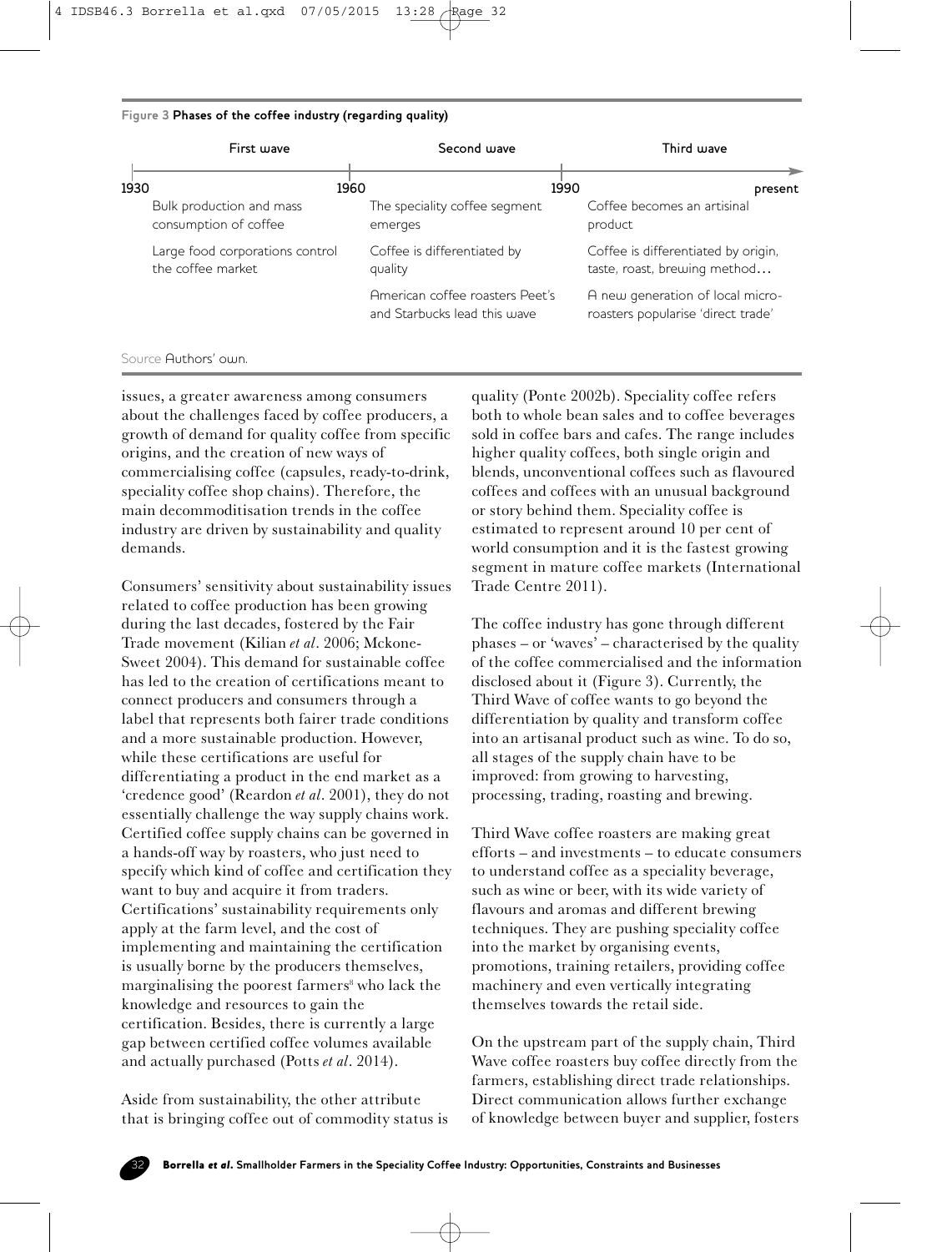| business<br>Connective | creation<br>Year of | of origin<br>Country | operation<br>Regions of  | producing<br><b>Offices in</b> | profile<br>Business         | Suppliers     | Price paid<br>(accrage)  | <b>Buyers</b>  | (green coffee<br>Volume traded | the chain<br>Position in |
|------------------------|---------------------|----------------------|--------------------------|--------------------------------|-----------------------------|---------------|--------------------------|----------------|--------------------------------|--------------------------|
|                        |                     |                      |                          | countries                      |                             |               |                          |                | per year)                      |                          |
| СB1                    | 1997                | DSP                  | Central America          | Yes(4)                         | Parent company:             | Cooperatives  | 30% above                | Volume         | 6,500 tonnes                   | Importer                 |
|                        |                     |                      | South America            |                                | social enterprise           | Estates       | C-market <sup>10</sup>   | roasters       |                                |                          |
|                        |                     |                      | East Africa              |                                | Subsidiaries:               |               | price (FOB) <sup>1</sup> |                |                                |                          |
|                        |                     |                      |                          |                                | organisations<br>non-profit |               |                          |                |                                |                          |
| CB2                    | 6002                | DSP                  | East Africa              | Xes(2)                         | Parent company:             | Smallholder   | C-market prices,         | Volume         | 2,400 tonnes                   | Exporter and             |
|                        |                     |                      |                          |                                | traditional                 | <b>Schoub</b> | with premiums            | roasters       |                                | importer                 |
|                        |                     |                      |                          |                                | business                    | Cooperatives  | For quality and          | Importers      |                                |                          |
|                        |                     |                      |                          |                                | Subsidiaries:               | Wet mill      | engagement               |                |                                |                          |
|                        |                     |                      |                          |                                | traditional                 | ouners        | (paid to the wet         |                |                                |                          |
|                        |                     |                      |                          |                                | business                    |               | lilli<br>Su              |                |                                |                          |
| CB3                    | 2013                | Fre                  | Central America No       |                                | Parent company:             | Cooperatives  | Not related to           | Micro-roasters | 90 tonnes                      | Importer                 |
|                        |                     |                      | Netherlands mast Diffica |                                | traditional                 | Wet mill      | the C-market             |                |                                |                          |
|                        |                     |                      |                          |                                | business                    | ouners        | price. 2-3 times         |                |                                |                          |
|                        |                     |                      |                          |                                |                             |               | the Fairtrade            |                |                                |                          |
|                        |                     |                      |                          |                                |                             |               | minimum (FOB)            |                |                                |                          |

Source Authors' own.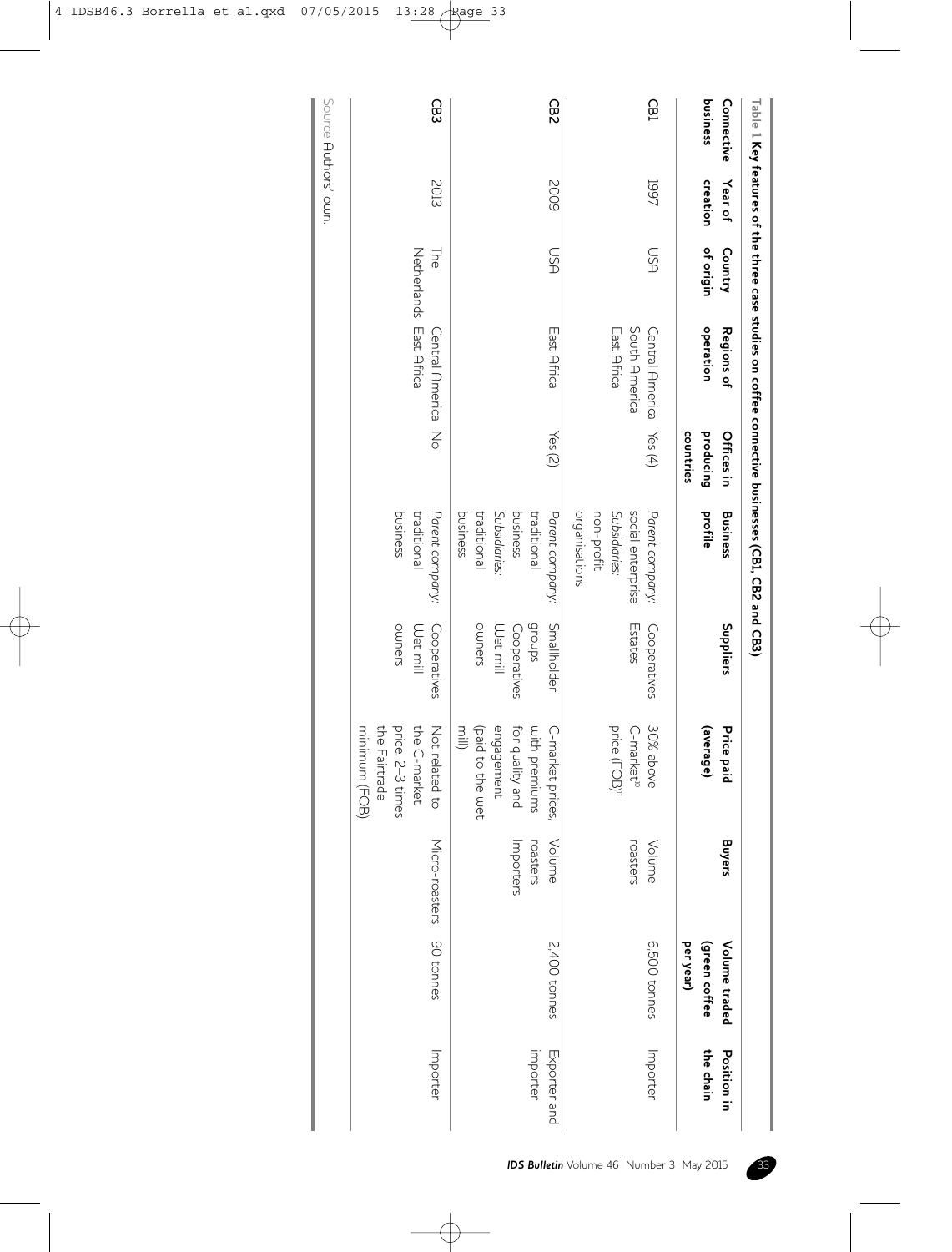#### **Figure 4 CB1 supply chain**



Source Authors' own.

a better understanding of expectations and limitations, and helps to build relationships and partnerships that go beyond mere market transactions. Furthermore, in this new segment of the coffee market retail prices are considerably higher, allowing roasters and farmers to negotiate contracts on the fringes of the prices established by the financial markets. This direct trade approach is challenging the status quo of existing coffee supply chains. As Raynolds (2009) suggests, quality-driven coffee buyers can create new types of partnerships via collaborative engagements, and improvements in quality might increase farmers' ability to define their position in global markets.

The biggest market for speciality coffee is the USA, currently estimated at \$25.3 billion (Speciality Coffee Association of America 2014). The pioneers of the Third Wave coffee movement are considered to be Intelligentsia, Counter Culture and Stumptown; American

roasters with a volume of sales of around two million pounds (in weight) of coffee per year each. The Third Wave coffee philosophy is spreading fast in the USA and other mature markets such as Europe, South Africa and Japan. Nevertheless, it is difficult to estimate its dimension because it is formed by a wide global network of micro-roasters.

# 3 'Connective businesses': the invisible actors behind direct trade

Direct trade does not have a unique standardised definition and the concept is often misunderstood by consumers and sometimes misused by coffee industry actors. Direct trade entails a direct connection between a roaster and a supplier who seek to build a sustainable, longterm and mutually beneficial relationship to grow, process and market outstanding coffee. Roasters and farmers sometimes find their direct trade partners in Cup of Excellence events,<sup>9</sup> but most commonly they have to rely on



Source Authors' own.

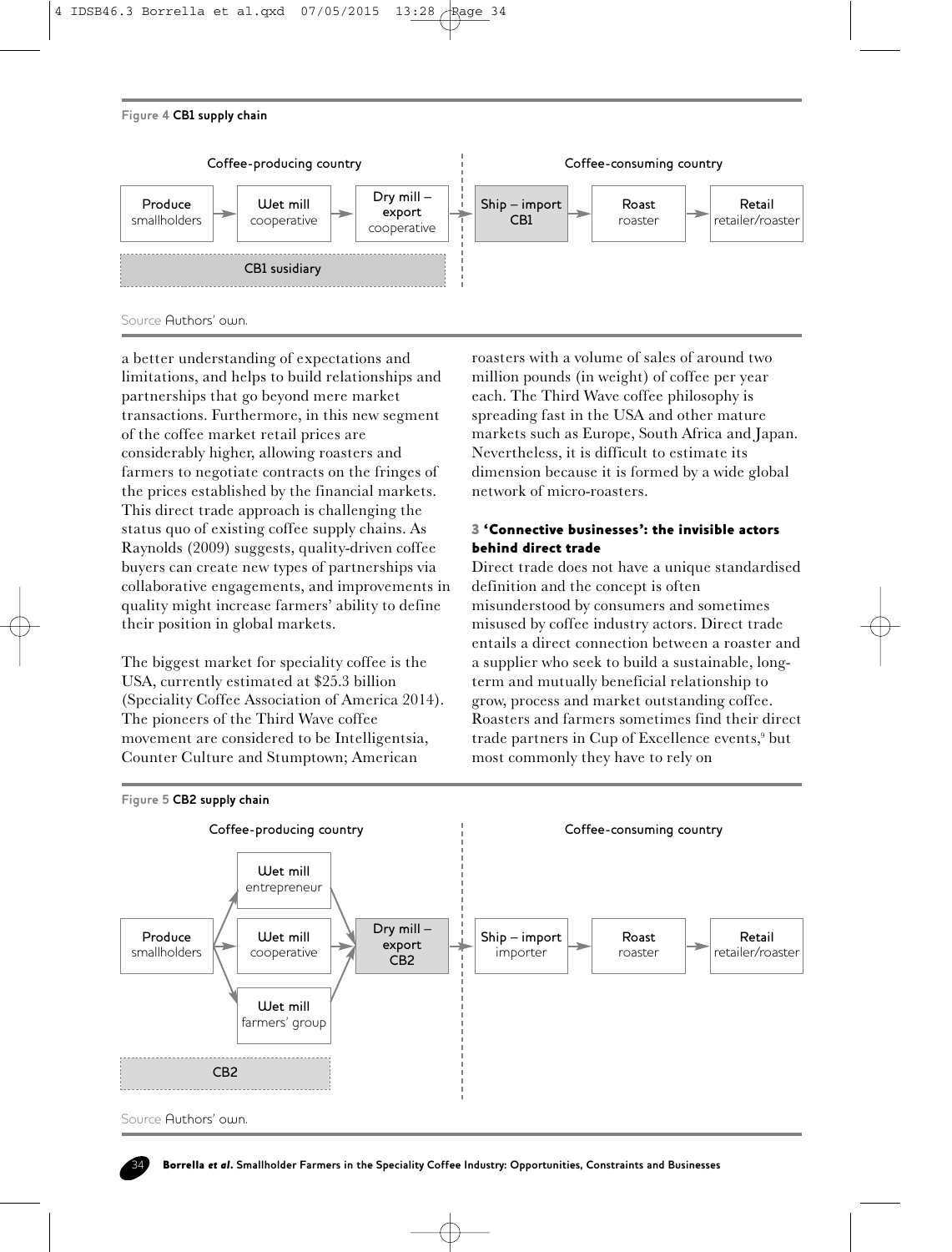#### **Figure 6 CB3 supply chain**



#### Source Authors' own.

intermediaries to find the right partner and maintain the relationship. Especially when the supplier is a group of independent smallholders or a small cooperative, the role of the intermediary becomes crucial. Speciality coffee roasters have no capacity to exert the control and coordination of the upstream part of the chain that direct trade requires in these cases, and vulnerable smallholders lack the information and tools needed to access this market.

*Connective businesses* are companies that connect smallholders' production with speciality coffee roasters' demand. These businesses can play different roles in the supply chain but they always have a direct and close relationship with both the supplier and the buyer allowing them to do business with each other, while eliminating barriers and minimising the resources they would have to invest to do so by themselves. Most of these connective businesses play the role of importers, although some of them also act as exporters to have a greater control over the chain. Besides these functions, they carry out a wide variety of activities oriented to support the farmers and guarantee the quality and reliability of coffee deliveries.

The 'invisibility' of these businesses, which are enabling direct trade relationships, especially with the most vulnerable farmers, is surprising. Maybe due to the disparagement of the intermediaries in agro-commodities supply chains, roasters prefer to present direct trade as a direct relationship with the farmer, without mentioning the role of connective businesses. In this article, we analyse the cases of three connective businesses (CB1, CB2 and CB3) within the coffee industry. Each of them has a different business model, but their strategies are based on the same underlying principle: establishing a more solid and direct relationship model with coffee farmers in order to improve the quality and reliability of the supply. The key features of the three case studies developed in this research work are summarised in Table 1 and a graphical representation of their supply chains is depicted in Figures 4, 5 and 6.

The *raison d'être* of all three connective businesses that were part of the study is to facilitate direct trade between roasters and farmers. As they state in their mission declarations, they seek to: 'link community with community', 'close the gap between grower and roaster', 'create direct and transparent commercial relationships between farmers and roasters'. Nonetheless, each of those businesses has a slightly different approach to this challenge.

CB1 is considered to be the precursor of connective businesses. Created in 1997, it has been connecting farmers and Third Wave coffee roasters since then. Its main goal is to improve the livelihoods of coffee farmers in rural communities worldwide, and it is uniquely focused on speciality,<sup>12</sup> sustainable, shade-grown, relationship-based coffee. It bets on a combination of direct trade and sustainability certification – 90 per cent of the coffee traded is Fairtrade certified – to maximise the benefit captured by farmers. The parent company,

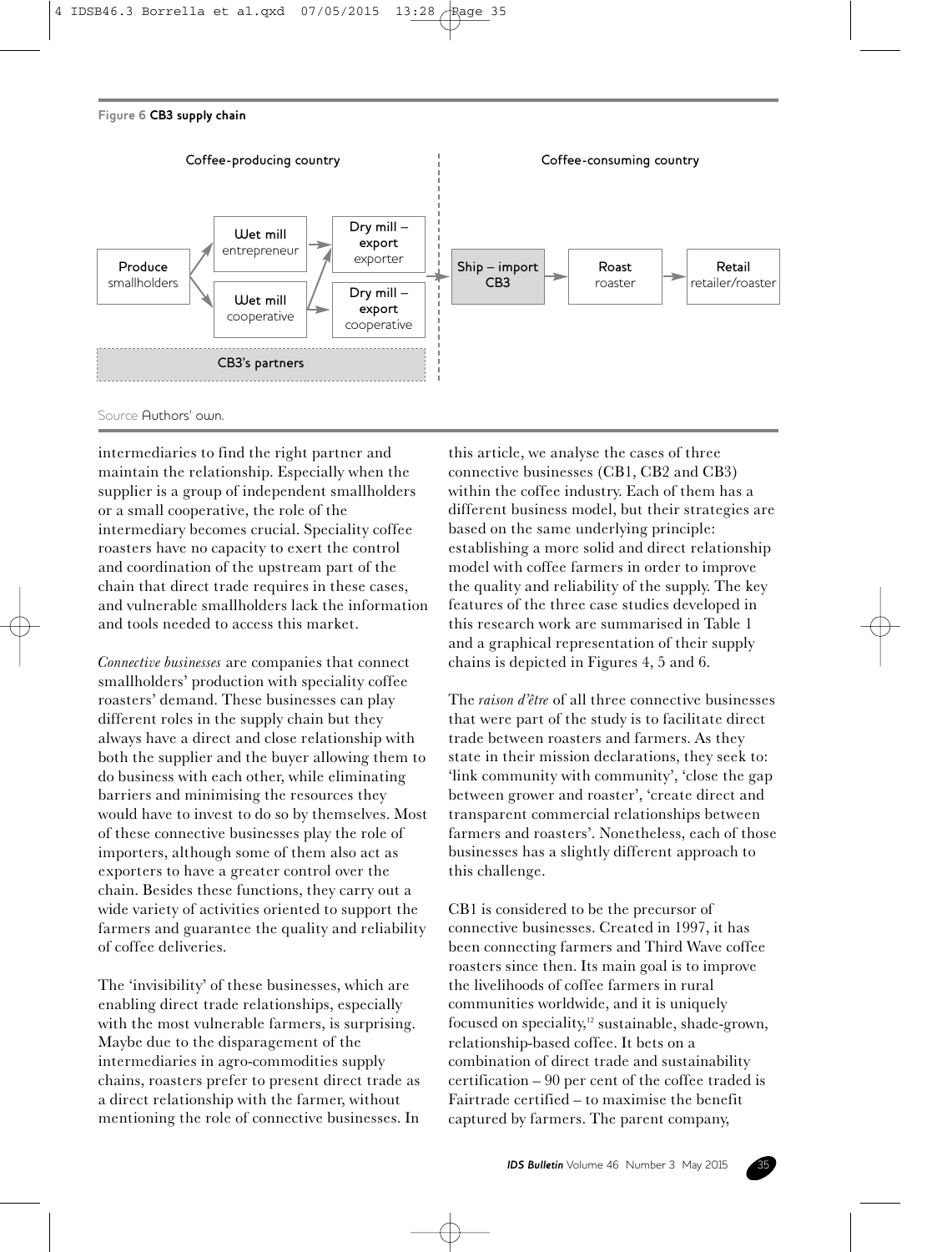located in the USA, is a for-profit company certified as a B-corporation<sup>13</sup> and it is in charge of importing the coffee and maintaining the relationship with roasters. The subsidiaries, located in Latin America and East Africa, are non-profit organisations whose functions are supporting and training farmers – 30 per cent of the company annual net income is dedicated to these activities – and realising development projects funded by third parties – roasters and other actors. CB1 mainly works with cooperatives of smallholders (95 per cent of their supply base), although a few of their suppliers are coffee estates (5 per cent of their supply base).

CB2 is a holding of three different companies: one speciality coffee roaster and two exporters. Both exporting companies are located in East Africa and sell speciality and standard quality coffee from the region in international markets. They facilitate direct trade relationships and also sell bulk green coffee to traders. CB2 is a profitbased enterprise: in the words of its founder and former CEO 'we are not do-gooders, we are capitalists'. Nevertheless, CB2 believes a forprofit company can also deliver a positive social impact. CB2 has a strong presence in producing countries with the aim to build a network of reliable suppliers. It only trades coffee produced by smallholder farmers and offers them services such as access to agricultural inputs, training and pre-harvest credit. It is the only connective business among the three presented in this article that buys the whole amount of the coffee produced by its partnering farmers, regardless of the quality grade.

CB3 is a European independent direct trade facilitator specialising in the small-volume coffee trade. It basically provides a direct trade platform – and shipping services – to connect small microroasters and coffee growers. It doesn't have offices in origin, but relies on local partners to guarantee transparency, traceability and quality assessment. CB3 employees are continuously travelling to different coffee-producing countries to meet the coffee farmers recommended by exporters, development agencies and nongovernmental organisations (NGOs). CB3 only works with producers that have already achieved a high-quality product but are having problems selling it in the speciality coffee segment, and connects them with speciality micro-roasters. To guarantee the sustainability of the business

model, CB3 consolidates all the small-volume coffee orders from a region in one shipping container and later it redistributes the bags among the micro-roasters.

Therefore, connective businesses are the actors who are making direct trade relationships between speciality coffee roasters and vulnerable smallholders possible. Connective businesses profile potential partners and help them to find the best match, facilitate direct and continuous communication between buyer and supplier, ensure transparency throughout the chain, provide incentives to farmers for growing and processing better coffee, and support farmers to improve coffee quality and yield and to develop a sustainable business model. For their services, they charge a fee that is paid by the roasters.

# 4 How are connective businesses creating shared value with coffee smallholders?

Coffee smallholder farmers are part of the base of the economic pyramid. Most live in rural communities in Latin America and Africa. They make most of their cash income from coffee production, and many of them have limited access to basic goods and services. Many of them face food insecurity during some months every year and their livelihood is vulnerable to weather, drought, and political events that disrupt production.

Trading relationships between international businesses and impoverished communities have been explored by the so-called 'Base of the Pyramid' (BoP) literature, which is grounded on a proposition of mutual value creation between businesses and the world's poor (Prahalad 2005). At first, BoP scholars focused on the poor as consumers, highlighting the huge untapped potential existing in selling goods to the poor and inviting multinational corporations to get involved and develop products adapted to the needs of less affluent consumers in developing countries (Prahalad and Hammond 2002; Prahalad and Hart 2002). The idea of alleviating poverty through selling goods was based on the libertarian belief that the poor are perfectly rational consumers (Clay 2005) and it raised great controversy. Later, BoP scholars made a call for a change of focus from the poor as consumers to the poor as producers (Karnani 2007; Karnani 2011; London and Hart 2004; London 2008). Their proposition was that for the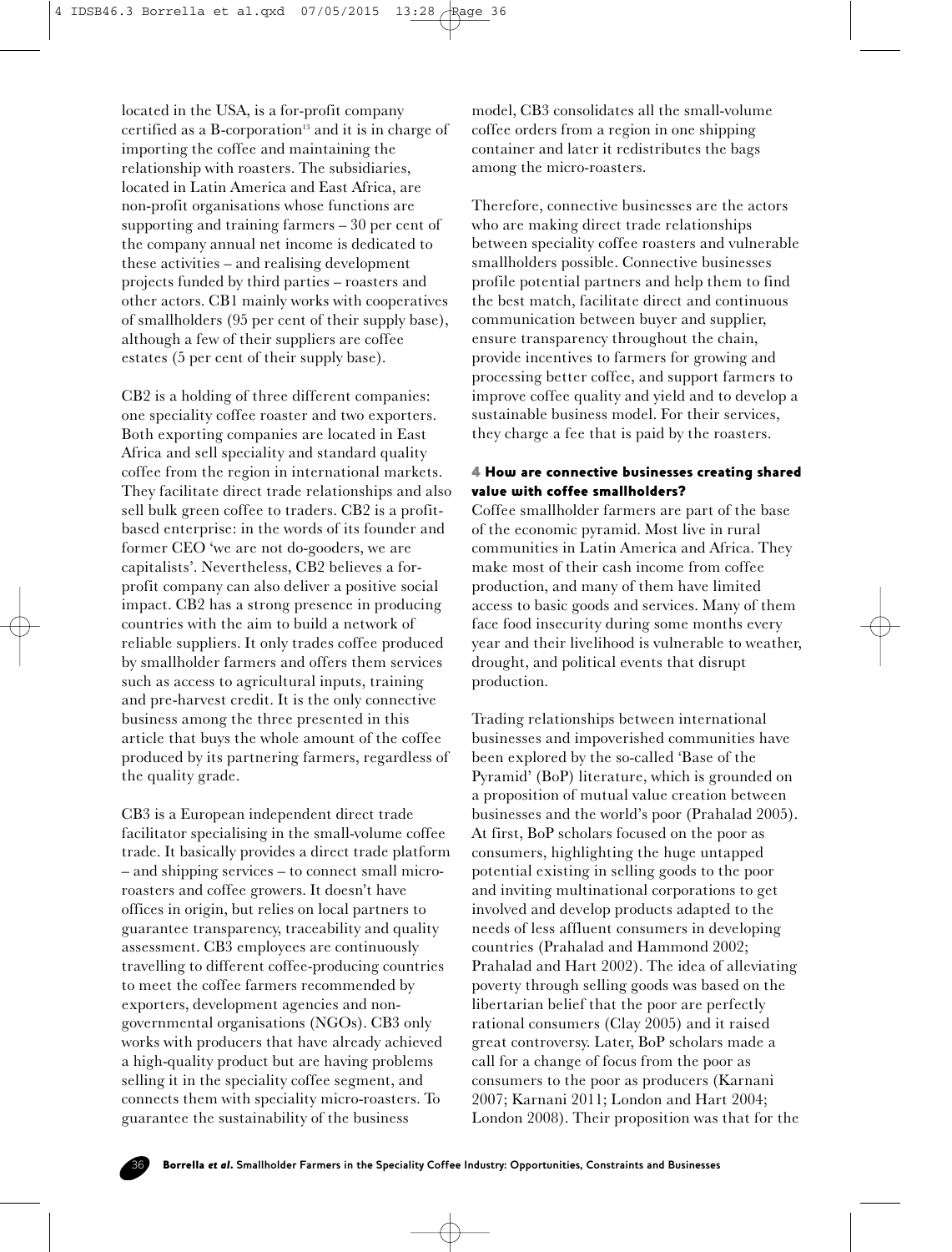| Connective |                    | Transactional constraints |                          |                           | Productivity constraints       |                                                                                                                                                                                                                                                                                                                                                                                  |
|------------|--------------------|---------------------------|--------------------------|---------------------------|--------------------------------|----------------------------------------------------------------------------------------------------------------------------------------------------------------------------------------------------------------------------------------------------------------------------------------------------------------------------------------------------------------------------------|
| businesses | Market access      | Market power              | Market security          | resources<br>Raw material | Financial resources            | Production resources                                                                                                                                                                                                                                                                                                                                                             |
| СB1        | Support to build   | Direct access to the      | Reliable market: it unil | I                         | Help farmers to obtain         | Provide training: agronomic                                                                                                                                                                                                                                                                                                                                                      |
|            | wet mills near     | end market                | buy their product as     |                           | credit<br>from social banks    | and processing practices                                                                                                                                                                                                                                                                                                                                                         |
|            | the farms          | (eliminating              | long as the quality      |                           | using contract as collateral   |                                                                                                                                                                                                                                                                                                                                                                                  |
|            |                    | intermediaries)           | requirements are met     |                           |                                |                                                                                                                                                                                                                                                                                                                                                                                  |
| <b>CB2</b> | Access to          |                           |                          | Buy inputs and resell     | Offer credit to partnering     |                                                                                                                                                                                                                                                                                                                                                                                  |
|            | market             | Advise on price           | Premium price for        | them to farmers           | tarmers                        |                                                                                                                                                                                                                                                                                                                                                                                  |
|            | information        | negotiation and risk      | Anjenb                   |                           |                                |                                                                                                                                                                                                                                                                                                                                                                                  |
| CB3        |                    | management                |                          |                           | $\begin{array}{c} \end{array}$ | $\begin{array}{c} \rule{0pt}{2.5ex} \rule{0pt}{2.5ex} \rule{0pt}{2.5ex} \rule{0pt}{2.5ex} \rule{0pt}{2.5ex} \rule{0pt}{2.5ex} \rule{0pt}{2.5ex} \rule{0pt}{2.5ex} \rule{0pt}{2.5ex} \rule{0pt}{2.5ex} \rule{0pt}{2.5ex} \rule{0pt}{2.5ex} \rule{0pt}{2.5ex} \rule{0pt}{2.5ex} \rule{0pt}{2.5ex} \rule{0pt}{2.5ex} \rule{0pt}{2.5ex} \rule{0pt}{2.5ex} \rule{0pt}{2.5ex} \rule{0$ |
|            | Understanding      |                           | Long-term relations      |                           |                                |                                                                                                                                                                                                                                                                                                                                                                                  |
|            | of customer        | Enforceable               |                          |                           |                                |                                                                                                                                                                                                                                                                                                                                                                                  |
|            | expectations       | contracts                 | Future sales contracts   |                           |                                |                                                                                                                                                                                                                                                                                                                                                                                  |
|            |                    |                           | (that also facilitates   |                           |                                |                                                                                                                                                                                                                                                                                                                                                                                  |
|            | Training in        |                           | access to credit)        |                           |                                |                                                                                                                                                                                                                                                                                                                                                                                  |
|            | duality assessment |                           |                          |                           |                                |                                                                                                                                                                                                                                                                                                                                                                                  |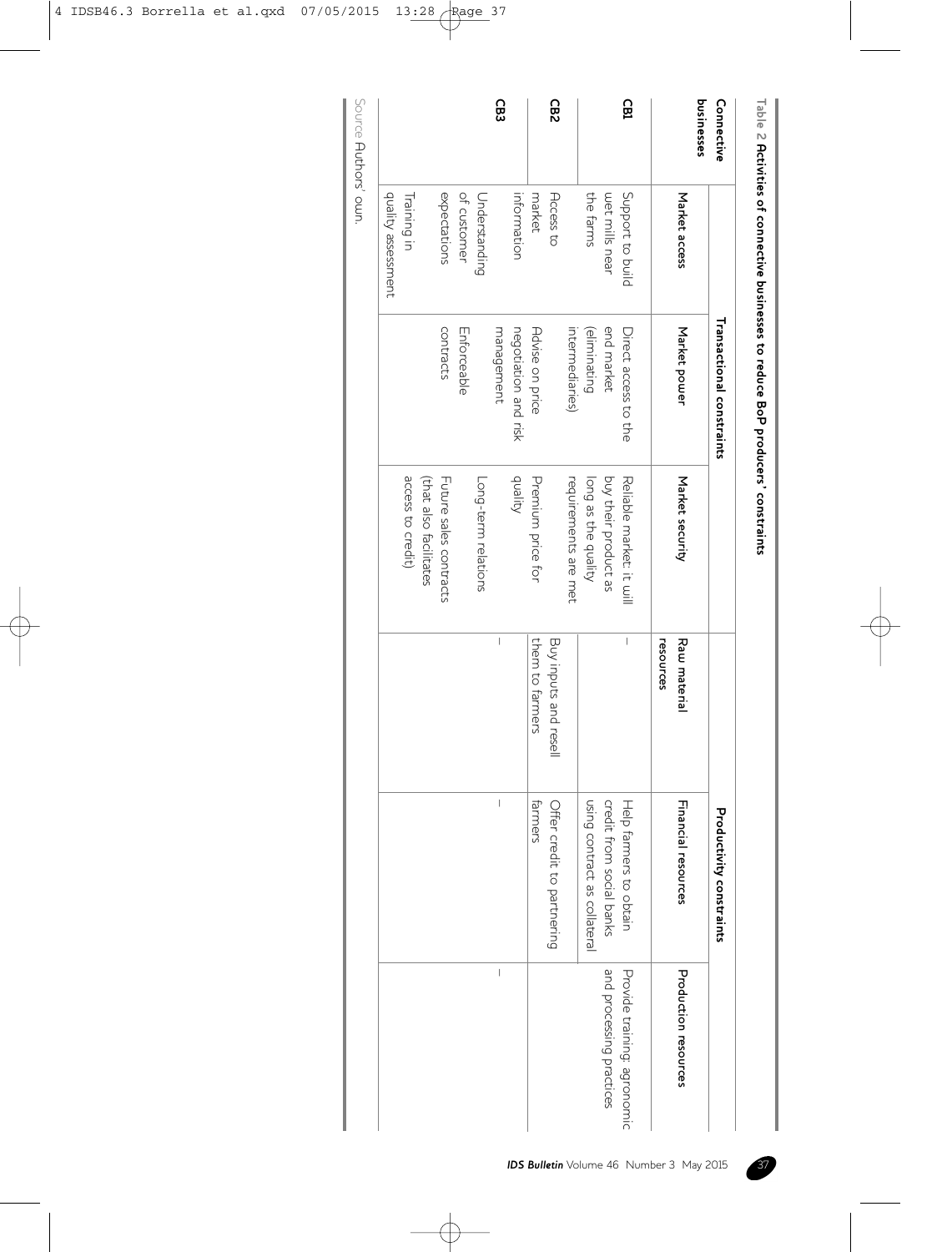private sector to play a key role in poverty alleviation it should give priority to purchasing from the poor rather than selling to them.

However, BoP producers face many challenges incorporating their activities into formal market dynamics (Mendoza and Thelen 2008). In order to ease these constraints, BoP businesses are using different strategies: (a) addressing the unmet needs of producers to ease their incorporation into formal markets (Hall and Matos 2010; London, Anupindi and Sheth 2010); (b) improving transparency and distribution of value throughout the chain (Carter and Easton 2011; Vachon and Mao 2008); and (c) building strategic alliances with non-traditional partners – such as social enterprises and NGOs (Drayton and Budinich 2010; Sodhi and Tang 2011).

BoP literature applies the basic assumption that the incorporation of poor farmers into formal market supply chains will improve their wellbeing. Some studies suggest this could be true (Dries and Swinnen 2004; Minten, Randrianarison and Swinnen 2009). Nevertheless, Bolwig *et al*. (2010) point out that the impact on the poor should not be analysed only in terms of exclusion and inclusion. People may be incorporated into a supply chain, but highly marginalised or excluded. Even when people are included, this may not be on advantageous or socioeconomic terms. On the other hand, exclusion or marginality is not necessarily disadvantageous. When people lack leverage within a particular economic or social field, retreat to the margins or externality from its operations may be an advantage (du Toit 2008).

Connective businesses seek to empower vulnerable smallholder farmers and allow them to benefit from their participation in the global coffee market. They integrate shared value creation – 'create economic value in a way that also creates value for society by addressing its needs and challenges' (Porter and Kramer 2011) – at the core of their business model. Their own success depends on the capacity of coffee farmers to create high-quality coffee, so improving smallholder farmers' performance would improve their own market opportunities too. This is the reason why these businesses invest a great deal of their time and resources in improving smallholders' capabilities and building partnerships with them. Connective businesses

are incorporating poor smallholders into speciality coffee supply chains, offering them better opportunities to access a less volatile coffee market segment and capture more value, and they are doing this in a profitable way. Therefore, connective businesses can be considered BoP businesses that are supporting the inclusion of low-income coffee producers into a higher-valueadded market segment. To do so, connective businesses realise the three aforementioned strategies: addressing the unmet needs of producers, building strategic alliances with nontraditional partners, and improving transparency and distribution of value in the supply chain.

#### *4.1 Addressing the unmet needs of producers*

London *et al*. (2010) identified the main constraints faced by BoP producers to both create and capture value. They define two categories of constraints, those limiting value capture (transactional constraints) and those inhibiting value creation (productivity constraints). We have used their framework to assess how connective businesses are alleviating the barriers faced by smallholder coffee farmers to access and benefit from the speciality coffee market (Table 2).

Connective businesses are addressing coffee smallholders' transactional constraints in all their dimensions. The value captured by farmers is limited by these constraints, which are related to their difficulty to access the marketplace, their little influence in the transaction process to sell their products and the lack of access to a reliable and consistent demand to allocate their goods.

*Market access constraints* are due to two kinds of reasons: physical and informational ones. On the one hand, poor infrastructures in developing countries, along with the remote rural areas where smallholders usually live and difficult access to efficient public transport, makes transportation of goods – especially perishable goods – to the marketplace very challenging. Coffee cherries need to be processed within hours from the moment they are picked. In order to ease this constraint, some connective businesses (CB1 and CB2) provide support and/or credit to groups of farmers to build and operate small wet mills near their farms, in which they can first process their coffee from cherry to parchment. Coffee in parchment form considerably increases its value and its storage life. On the other hand, regarding informational barriers, the lack of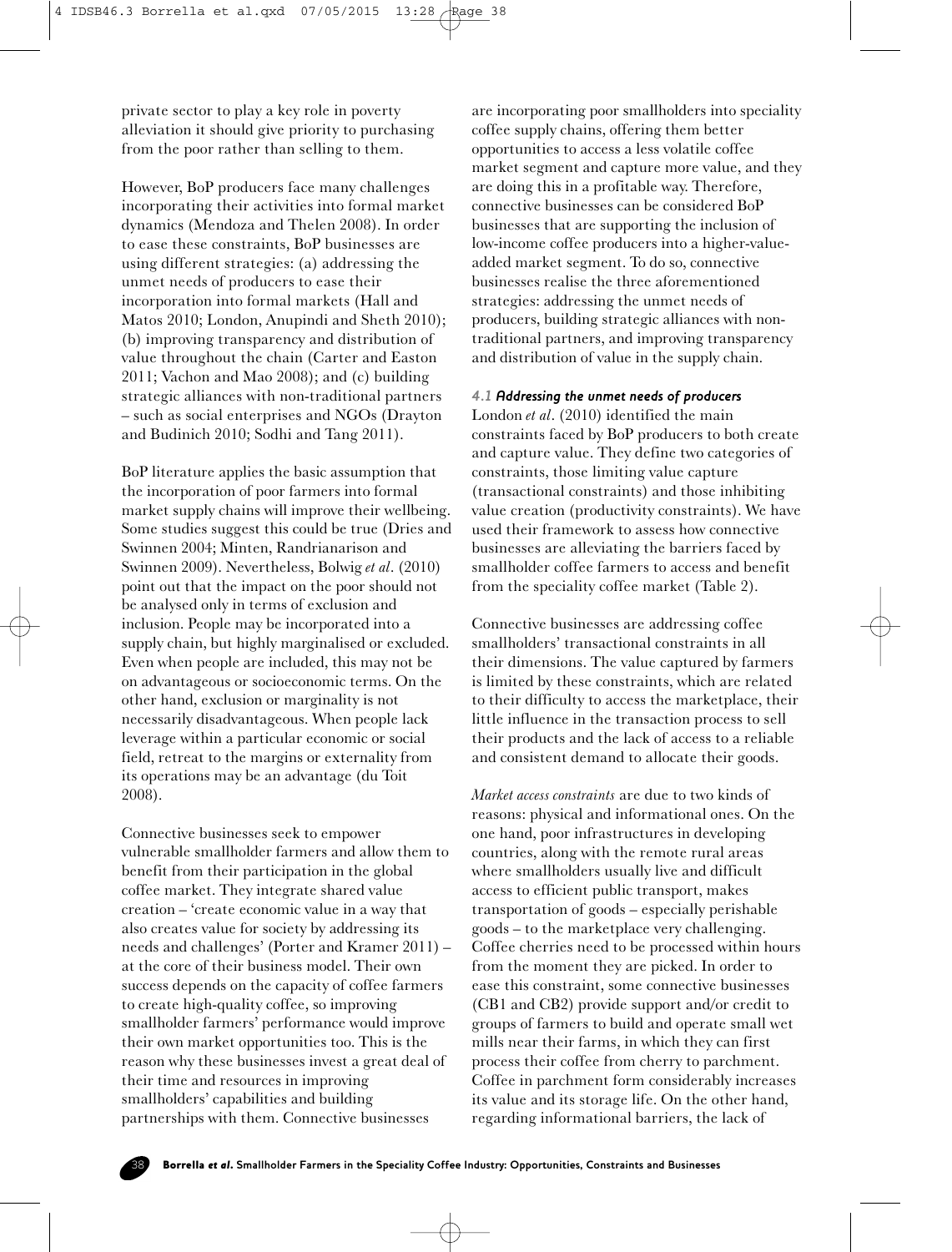awareness of market expectations reduces the opportunities of farmers to develop a product tailored to the customers' requirements. Connective businesses share end-market information with their suppliers and also translate these market requirements – in terms of quality and other additional attributes – to facilitate farmers' understanding.<sup>14</sup>

*Market power constraints* are related to the influence and negotiating ability smallholders have in their market transactions. Smallholders usually are small and marginal players in the global supply chains; therefore, connective businesses play a significant role in their empowerment. Connective businesses empower their suppliers in various different ways. First of all, they connect them directly with the final market – with speciality coffee roasters – eliminating other intermediaries. Connective businesses work with cooperatives, independent smallholder farmers' groups and local entrepreneurs – wet mill owners who process smallholders' coffee cherries – and advise them on price negotiation, price risk management and responsible purchasing practices. Besides, all the transactions are based on enforceable contracts that are signed and agreed by both parties.

*Market security constraints* are related to the instability of the final market due to price fluctuations and limited marketing options. Connective businesses facilitate smallholders' access to the speciality coffee market, a highvalue market segment that is more stable against the fluctuations of the C-market price. Besides, speciality coffee roasters aspire to build long-term partnerships with their suppliers. These relationships, although based on business interests, usually go beyond market transactions and lead to partnerships based on trust, a shared vision and mutual support.<sup>15</sup>

Therefore, we can conclude that connective businesses ease the three main transactional constraints identified in the framework. These businesses connect smallholder farmers to the market in a more efficient and effective way, reducing access barriers, empowering them to negotiate better, and providing more stability than the mainstream markets.

The other group of constraints mentioned in the framework are the productivity constraints.

These constraints represent barriers to value creation and are related to the difficulty of access to quality inputs, financial credit, and appropriate technologies and expertise.

CB2 is the connective business more involved in addressing productivity constraints. It buys large quantities of quality agricultural inputs and resells them – with zero profit – to its partnering farmers. It provides pre-harvest financial credit and it discounts the amount from the payment of the coffee after the harvest. It also provides training16 in agronomic practices, processing and management practices and quality management. CB1 provides training but not financial credit or inputs. CB3 does not act to ease these constraints because it is not present and continuously working with farmers in the producing country, like CB1 and CB2.

Although some connective businesses are addressing productivity constraints, they are not doing it alone. They usually combine efforts with development partners, aiming to have a multiplying effect in coffee regions.

# *4.2 Building strategic alliances with non-traditional partners*

Connective businesses work with smallholder coffee farmers to improve their coffee and put it into the market. However, when the productivity constraints faced by the smallholders are too big, they collaborate with development actors to relieve them. Development actors – NGOs, development agencies – in coffee-growing regions usually focus their efforts on supporting smallholder farmers to improve their yield and access to the market, with the aim of improving the amount and stability of their income. However, the marketing part is the most challenging for development actors since it is not their field of expertise and the coffee sector is a complex and risky one.

Therefore, the collaboration between development actors and connective businesses has the potential to generate positive outcomes for all the groups involved. On the one hand, smallholder farmers receive agronomic training, access to agricultural inputs and financial support by development actors; and on the other hand, they can access a higher-value market segment thanks to the connective business.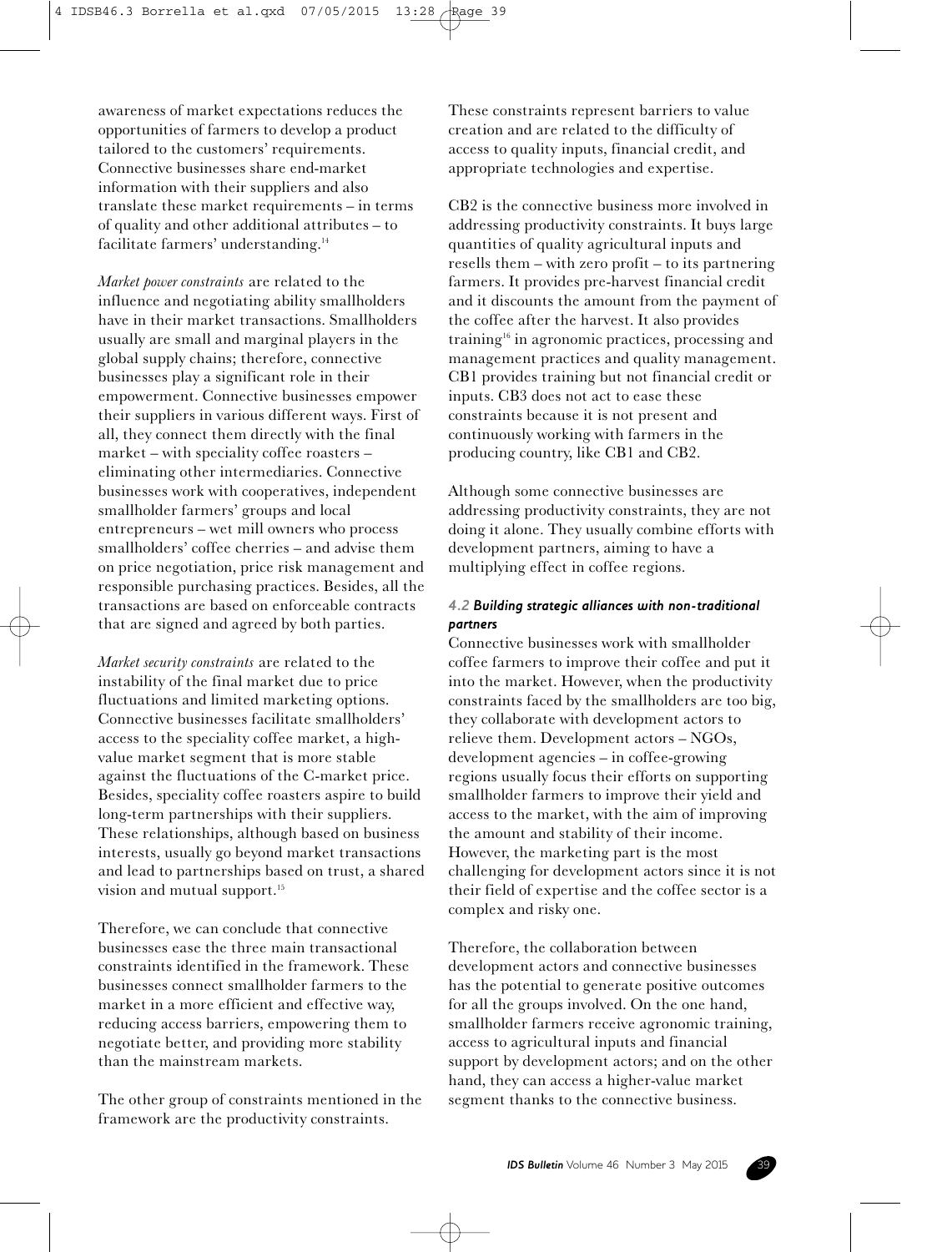#### **Figure 7 Analysis of value distribution within CB1 supply chain**



## Source Authors' own.

These alliances are commonly formed between connective businesses and development actors with a focus on business and access to markets as a path for poverty alleviation, for example NGOs like Technoserve or SNV, foundations such as Progreso and international agencies such as the United States Agency for International Development (USAID).

#### *4.3 Improving transparency and distribution of value*

Direct trade coffee supply chains, facilitated by connective businesses, are ensuring high levels of transparency among all the actors involved in the chain. The value captured by each actor is disclosed and the supply chain is streamlined, eliminating superfluous intermediaries who were not adding value to the product. However, is this changing the way value is distributed?

We have analysed the supply chains of three speciality coffee batches, from producer to retailer, to determine the prices paid to each actor and the total value captured. The results for this analysis are presented in Figures 7, 8 and 9.

Regarding the distribution of value, in the direct trade supply chains studied, farmers and cooperatives capture between 10 and 23 per cent of the final product value. This represents an improvement from the traditional supply chains in which it is estimated that coffee producers receive only between 7 and 10 per cent of the final value (Curtis 2013). However, most of the value is still captured by roasters and retailers in developed countries, between 77 and 86 per cent.

We would like to point out that the value created in the speciality coffee value chains is much bigger than the one in the mainstream markets, resulting in a noticeable increase of income for producers. In all three cases, the Free On Board (FOB) price (see endnote 11) is larger than the minimum price settled by the Fairtrade Foundation, which is US\$3.74 per kilo of fair trade organic green coffee. The FOB prices paid in the three supply chains analysed were US\$6, US\$7 and US\$3.78 respectively.

Although we made a classical value chain analysis to understand how the value is distributed, it





Source Authors' own.

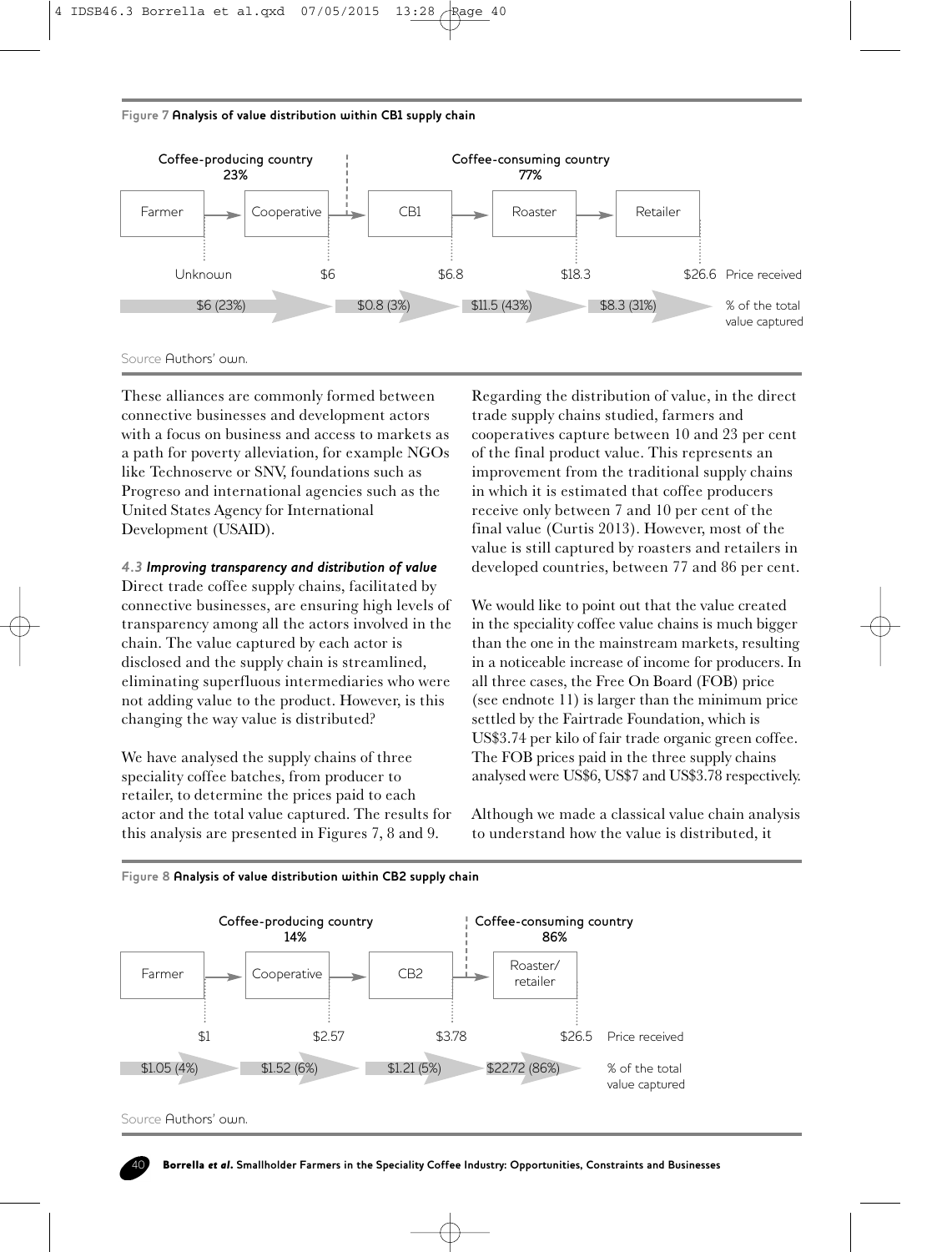**Figure 9 Analysis of value distribution within CB3 supply chain**



would be interesting to improve it by adding the costs incurred by each actor, and by correcting the quantities with the application of the purchasing power parity principle.

With this analysis, we do not intend to establish any general conclusions about the distribution of value in direct trade chains in general or even in the supply chains managed by CB1, CB2 and CB3 in particular. We only had access to data about the value chains of three types of coffee in one specific moment in time, and we would like it to be taken as a first approach to the analysis of value distribution in these chains. Further research is needed to validate our initial findings.

#### 5 Conclusion

The speciality coffee industry represents an opportunity for coffee producers. In this highvalue niche market, coffee becomes a product differentiated by quality, flavour, origin and even intangible attributes such as social and environmental sustainability. The final price is much higher and more stable; therefore producers can capture more value in a more reliable way. Furthermore, speciality coffee roasters seek to establish and develop long-term relationships with producers who are able to supply the coffee they want in a consistent way.

Smallholder farmers could benefit from this market segment, but in order to do so they need to grow and process high-quality coffee and have access to the appropriate marketing channels. 'Connective businesses' are BoP businesses that work with smallholder farmers in order to reduce the transactional and productivity constraints they face to access the speciality coffee market. Connective businesses operate on the basis of

shared value creation. They connect farmers with speciality coffee roasters that otherwise would not be able to meet and work together in a direct trade relationship.

Our study suggests that smallholders' association with connective businesses is beneficial for both parties. The distribution of value in connective business supply chains is not essentially different from that of the mainstream ones, but the end value generated is much bigger, therefore smallholders capture significantly more value than in traditional markets. Besides, the advantages of this relationship should not only be valued by the economic gains, but also by direct market access and farmers' empowerment. Certainly, there are also risks involved: farmers might side-sell their production to a better bidder, damaging the relationship with the connective business, or they could become locked to one buyer who suddenly abandons the partnership. To avoid these risks that would ruin the shared value creation, contracts are essential, but all participants in this study agree that mutual commitment and trust are even more important.

Connective businesses are reaching smallholders of isolated coffee-producing regions in their search for speciality coffee varieties, and offering them training and access to the markets. Therefore, this could become a means for integrating vulnerable farmers into a differentiated market segment (even farmers that were marginalised in the sustainable certified coffee segment). Some governments, such as Rwanda, and development actors, such as Technoserve and SNV, have realised the opportunity speciality coffee represents for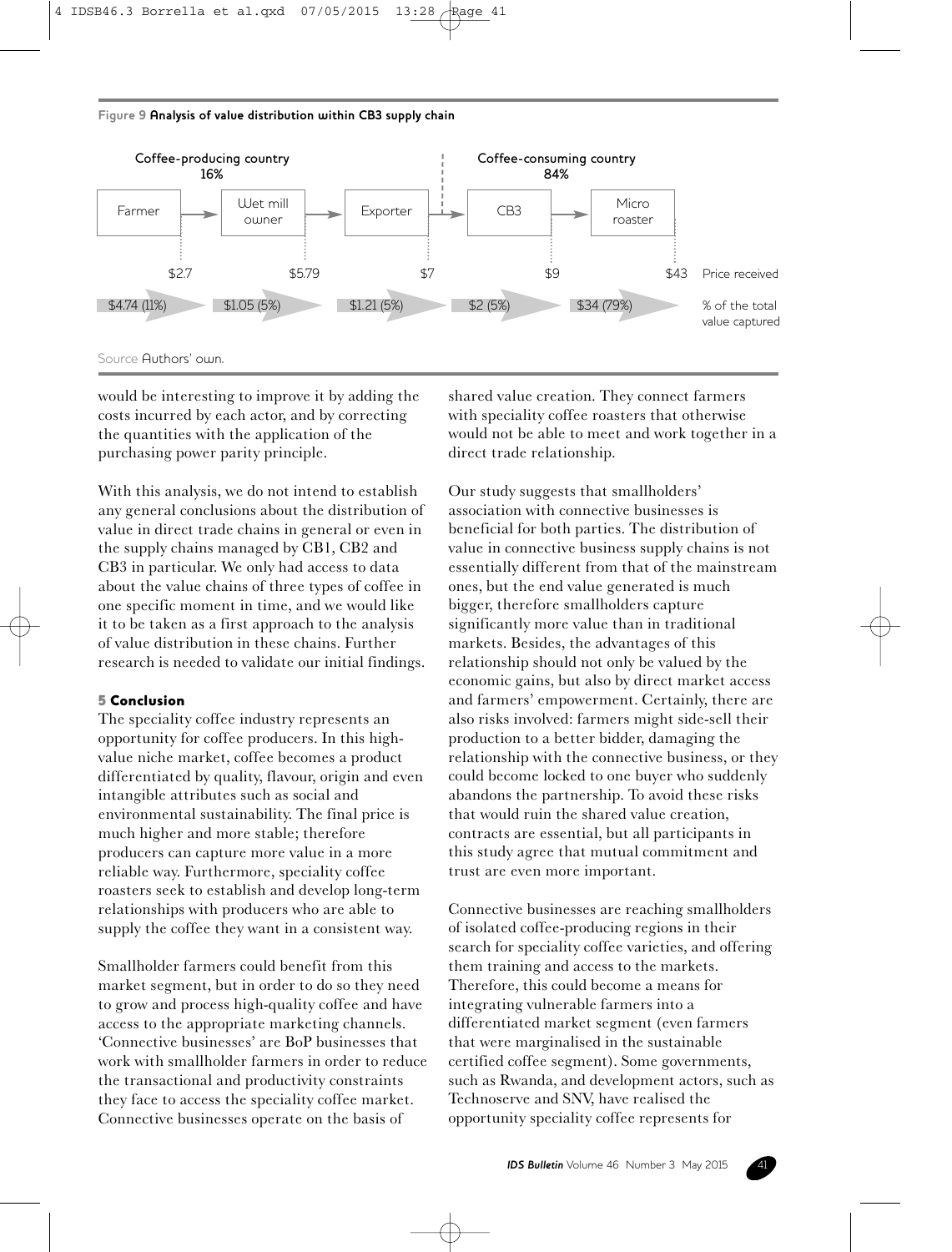poverty alleviation and rural development in coffee regions, and they are beginning to collaborate with connective businesses and speciality coffee roasters. Nevertheless, it is worth noticing that not every producer can find its place in this market, which only represents around 10 per cent of the world consumption. And even the ones supplying high-quality coffee should not ignore the mainstream market but participate in both: speciality for their top quality and mainstream for the rest of their production.

#### Notes

- 1 One bag contains 60kg of coffee.
- 2 Based on world consumption data and retail prices in calendar year 2012.
- 3 All coffee-growing countries fall into the lower-income and middle-income nations of the world in terms of annual average GNP per capita (Mutua 2000).
- 4 Between 2011 and 2013, the decline of prices made farmers sell their coffee at a loss, increasing farmers' vulnerability and rural poverty in coffee-producing regions (International Coffee Organization 2014b).
- 5 In 2013, leaf rust (*la roya*) decimated many coffee farms all over Central America. Farmers from this region are bringing less coffee to market, earning less for what they manage to produce, and having increasing costs due to investments in rust mitigation efforts. Experts state that coffee farming could even become unprofitable for smallholders in this region (World Coffee Research 2013).
- 6 Coffee consumption in emerging and exporting countries has been growing rapidly and shows potential for further growth. Traditional markets are growing modestly, but present dynamic niche opportunities such as speciality and certified coffees (International Coffee Organization 2014b).
- 7 A soft commodity refers to a commodity that is grown rather than mined or manufactured.
- 8 African farmers are disproportionately underrepresented as suppliers to sustainable markets (Potts *et al*. 2014) and smallholders from middle-income Latin American countries are usually unable to access certifications without the support of development actors.
- 9 National speciality coffee competitions that take place once a year.

The speciality coffee industry is reshaping the way coffee supply chains are managed and governed, demonstrating that another way of trading coffee is possible. Further research is needed to assess direct trade impacts on sustainability and development outcomes of coffee-producing regions, as well as the socioeconomic impacts connective businesses are generating for the livelihoods of smallholders.

- 10 Arabica coffee is priced against the New York 'C' Market, a commodities exchange where coffee futures are bought and sold.
- 11 Free On Board (FOB) price means that the seller runs with the cost of transportation of goods to the port of shipment, plus the costs of loading them onto the vessel.
- 12 CB1 only trades coffee that scores 80 points or above on the 100-point scale of the Q-grading system (see http://coffeeinstitute.org/).
- 13 A certification for companies that wish to benefit society as well as their shareholders (see www.bcorporation.net/).
- 14 For example, many African smallholders are not regular coffee consumers, therefore they understand very little about the final product. In a quality training workshop held by CB2 in July 2013 in a rural area of Tanzania, two cups of coffee were given to farmers – one made from inferior quality beans and another from high-quality beans. Farmers were asked to choose the better tasting one. All the farmers chose the coffee made from inferior quality beans.
- 15 For example, a long-term supplier of some well-known American coffee roasters – connected to the speciality coffee market by CB1 – suffered the effects of the Coffee Leaf Rust disease this past year, which decimated most of the farm. The farmer was unable to satisfy the contracted sales volume and did not have enough income to replant her dead trees. Instead of abandoning her, her longterm partners (for more than 20 years) initiated a crowdfunding campaign to raise money to save her farm, and it was successful.
- 16 CB2 estimates its investment in farmers' training to be US\$50 per farmer per year.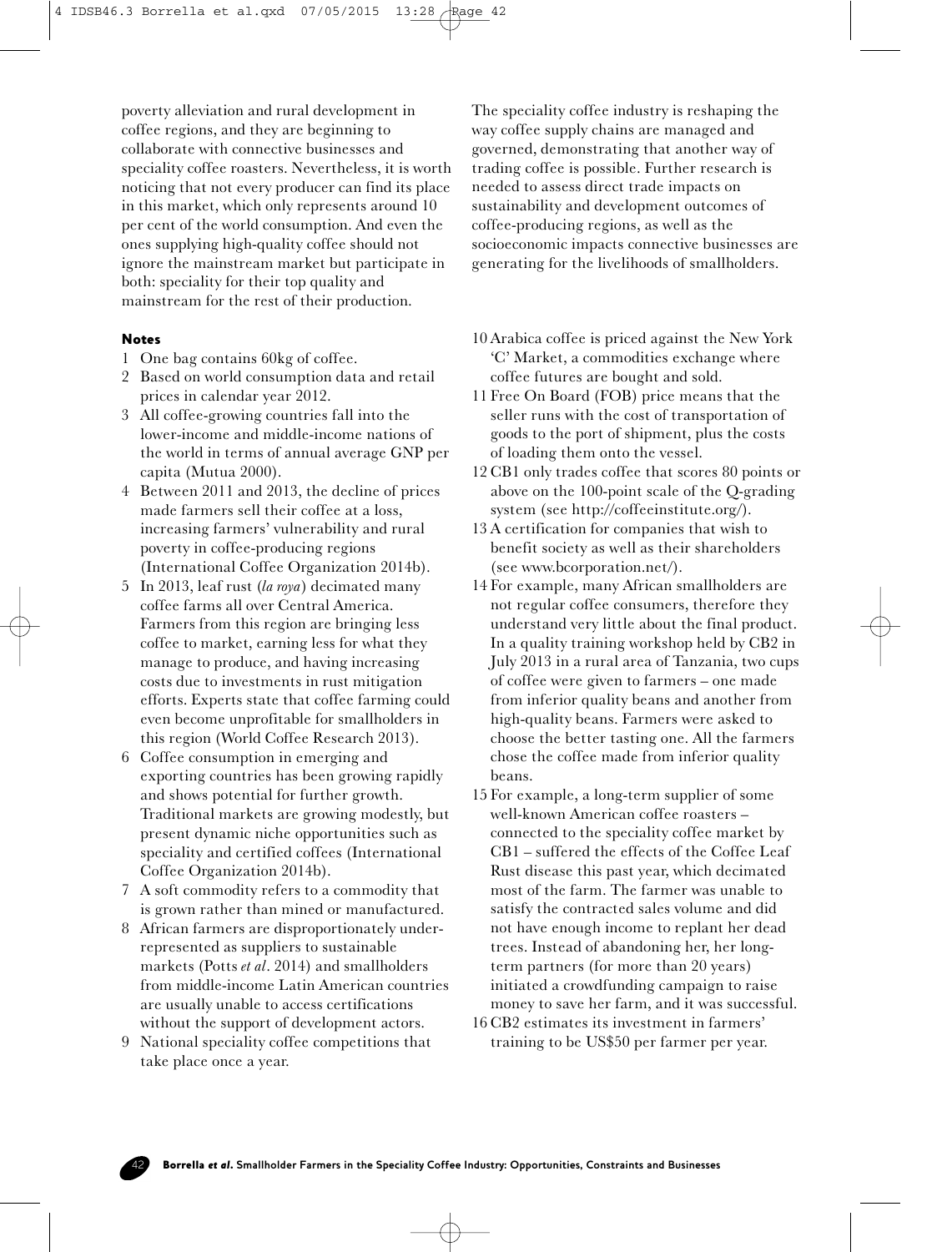# References

- Bolwig, S.; Ponte, S.; du Toit, A. and Halberg, N. (2010) 'Integrating Poverty and Environmental Concerns into Value-chain Analysis?: A Conceptual Framework', *Development Policy Review* 28.2: 173–94
- Carter, C.R. and Easton, P.L. (2011) 'Sustainable Supply Chain Management: Evolution and Future Directions', *International Journal of Physical Distribution and Logistics Management* 41.1: 46–62
- Clay, J.W. (2005) *Exploring the Links Between International Business and Poverty Reduction: A Case Study of Unilever in Indonesia*, Oxford, Den Haag and London: Oxfam GB, Novib Oxfam Netherlands and Unilever
- Curtis, M. (2013) *Powering Up Smallholder Farmers to Make Food Fair. A Five Point Agenda*, (Fairtrade Foundation, ed.), London: Fairtrade Foundation
- Drayton, B. and Budinich, V. (2010) 'A New Alliance for Global Change', *Harvard Business Review* 9: 56–64
- Dries, L. and Swinnen, J.F.M. (2004) 'Foreign Direct Investment, Vertical Integration, and Local Suppliers: Evidence from the Polish Dairy Sector', *World Development* 32.9: 1525–44
- du Toit, A. (2008) 'Living on the Margins: the Social Dynamics of Economic Marginalisation', *Development Southern Africa* 25.2: 135–50
- Fitter, R. and Kaplinsky, R. (2001) 'Who Gains from Product Rents as the Coffee Market Becomes More Differentiated? A Value-chain Analysis', *IDS Bulletin* 32.3: 69–82
- Gereffi, G. and Lee, J. (2012) 'Why the World Suddenly Cares About Global Supply Chains', *Journal of Supply Chain Management* 48.3: 24–32
- Gibbon, P. (2001) 'Upgrading Primary Production: A Global Commodity Chain Approach', *World Development* 29.2: 345–63
- Hall, J. and Matos, S. (2010) 'Incorporating Impoverished Communities in Sustainable Supply Chains', *International Journal of Physical Distribution and Logistics Management* 40.1/2: 124–47
- International Coffee Organization (2014a) *Coffee Market Report. September 2014*, London: International Coffee Organization: 1–6
- International Coffee Organization (2014b) *World Coffee Trade (1963–2013): A Review of the Markets, Challenges and Opportunities Facing the Sector*, No ICC 111-5 Rev.1, London: International Coffee Organization: 1–29
- International Trade Centre (2011) *The Coffee Exporter's Guide*, 3rd ed., Geneva: International Trade Centre
- Karnani, A. (2011) *Fighting Poverty Together: Rethinking Strategies for Business, Governments, and Civil Society to Reduce Poverty*, New York NY: Palgrave Macmillan
- Karnani, A. (2007) 'Fortune at the Bottom of the Pyramid: A Mirage. How the Private Sector Can Help Alleviate Poverty', *California Management Review* 49.4: 90–111
- Kilian, B.; Jones, C.; Pratt, L. and Villalobos, A. (2006) 'Is Sustainable Agriculture a Viable Strategy to Improve Farm Income in Central America? A Case Study on Coffee', *Journal of Business Research* 59.3: 322–30
- London, T. (2008) 'The Base-of-the-Pyramid Perspective: A New Approach to Poverty Alleviation', in *Proceedings of the Sixty-Sixth Annual Meeting of the Academy of Management*, Washington DC: Academy of Management
- London, T. and Hart, S.L. (2004) 'Reinventing Strategies for Emerging Markets: Beyond the Transnational Model', *Journal of International Business Studies* 35.5: 350–70
- London, T.; Anupindi, R. and Sheth, S. (2010) 'Creating Mutual Value: Lessons Learned from Ventures Serving Base of the Pyramid Producers', *Journal of Business Research* 63.6: 582–94
- Mckone-Sweet, K.E. (2004) 'Lessons from a Coffee Supply Chain', *Supply Chain Management Review* 8.7: 52–9
- Mendoza, R.U. and Thelen, N. (2008) 'Innovations to Make Markets More Inclusive for the Poor', *Development Policy Review* 26.4: 427–58
- Minten, B.; Randrianarison, L. and Swinnen, J.F.M. (2009) 'Global Retail Chains and Poor Farmers: Evidence from Madagascar', *World Development* 37.11: 1728–41
- Mutua, J. (2000) *Post Harvest Handling and Processing of Coffee in African Countries*, Rome: FAO, Agriculture and Consumer Protection Department
- Panhuysen, S. and van Reenen, M. (2012) *Coffee Barometer 2012*, The Hague: Tropical Commodity Coalition
- Ponte, S. (2002a) 'Brewing a Bitter Cup? Deregulation, Quality and the Re-organization of Coffee Marketing in East Africa', *Journal of Agrarian Change* 2.2: 248–72
- Ponte, S. (2002b) 'The "Latte Revolution"? Regulation, Markets and Consumption in the Global Coffee Chain', *World Development* 30.7: 1099–122
- Porter, M.E. and Kramer, M.R. (2011) 'The Big Idea: Creating Shared Value', *Harvard Business Review* 89.1–2